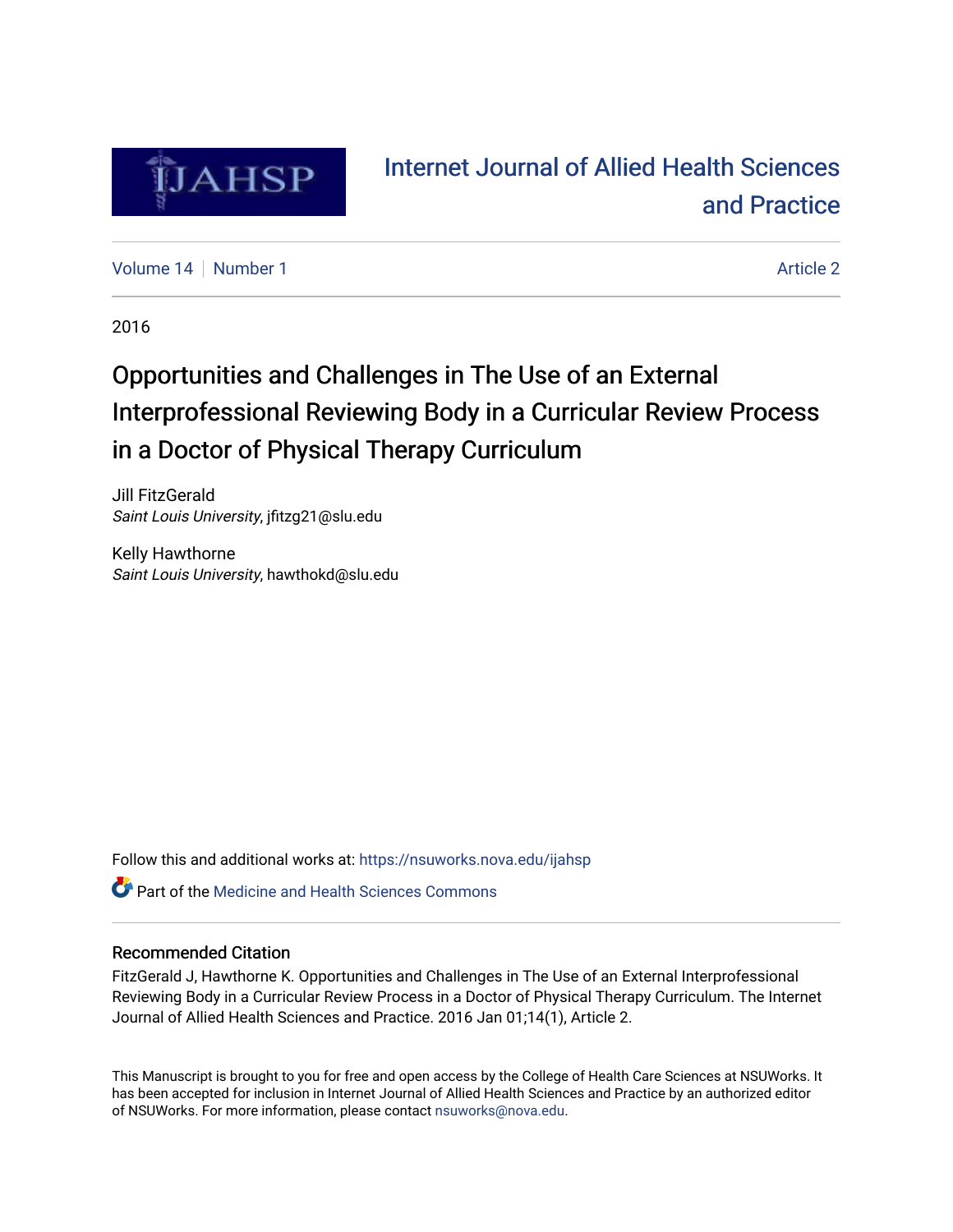# Opportunities and Challenges in The Use of an External Interprofessional Reviewing Body in a Curricular Review Process in a Doctor of Physical Therapy **Curriculum**

### **Abstract**

Purpose: The purpose of this article is to describe the opportunities and challenges of a curricular review process in an entry-level doctor of physical therapy geriatric curriculum. The curricular review process utilized an external interprofessional reviewing body, in conjunction with an established internal curricular reviewing body, to determine inclusion of Essential Competencies in order to prepare students for best clinical practice in the care of the older adult. Method: The methodology of our curricular review process included both internal and external reviewing bodies but the intent of this article is to highlight how the review process was implemented including an external interprofessional reviewing body. The internal reviewing body involved two faculty members with expertise in geriatrics, the Program Curriculum Committee members, and the faculty members within the entry-level doctor of physical therapy program. The external reviewing body was comprised of the 2012-2014 members of the Faculty Development Collaborative Program in Geriatrics (FDCPG), a national interprofessional learning community representing multiple disciplines involved in the care of older adults. Results: The outcomes of including an external interprofessional reviewing body in the geriatric curricular review process were: the FDCPG justified the need for the review of the Essential Competencies, deemed their role as important in healthcare education, and reported a greater understanding of the role of physical therapists as part of an interprofessional healthcare team. The Program Curriculum Committee created a policy for consideration of other published competencies, including a recommendation for "other necessary consultation" based on our use of an external reviewing body, noting its value. The outcomes of the overall curricular review process included: 53/61 Essential Competencies were identified as already in the curriculum and the remaining 8/61 Essential Competencies were added. Conclusions and Recommendations: The addition of an external interprofessional reviewing body to an already established internal reviewing body within the geriatric curricular review process in an entry-level doctor of physical therapy program produced a curriculum that will hopefully prepare students for best clinical practice in the care of the older adult. This comprehensive curricular review process involved opportunities and challenges yet still can be used across multiple disciplines, across multiple curricular structures, and is in line with the current state of healthcare practice.

## Author Bio(s)

- Jill FitzGerald PT, DPT, GCS, CSCS, is an assistant professor in the Dept of Physical Therapy and Athletic Training at St. Louis university. She teaches in the classroom, and is also part of the Clinical Education Team. She is an APTA Credentialed Clinical Instructor, Credentialed Advanced Clinical Instructor. Dr. FitzGerald is also a Board Certified Geriatric Specialist, Certified Exercise Expert for the Aging Adult and a Certified Strength and Conditioning Specialist. Dr. FitzGerald has clinical experience in geriatrics, mainly in subacute, outpatient and wellness settings.
- Kelly Hawthorne PT, DPT, GCS, is an assistant professor in the Dept of Physical Therapy and Athletic Training at St. Louis University. She earned her BS in Exercise Science, Master of Physical Therapy, and transitional Doctor of Physical Therapy degrees from Saint Louis University. She is an ABPTS Certified Specialist in Geriatric Physical Therapy and practices weekly with the geriatric patient population. She is an APTA Credentialed Instructor, Advanced Clinical Instructor, and Credentialed Clinical Instructor Trainer. She is a member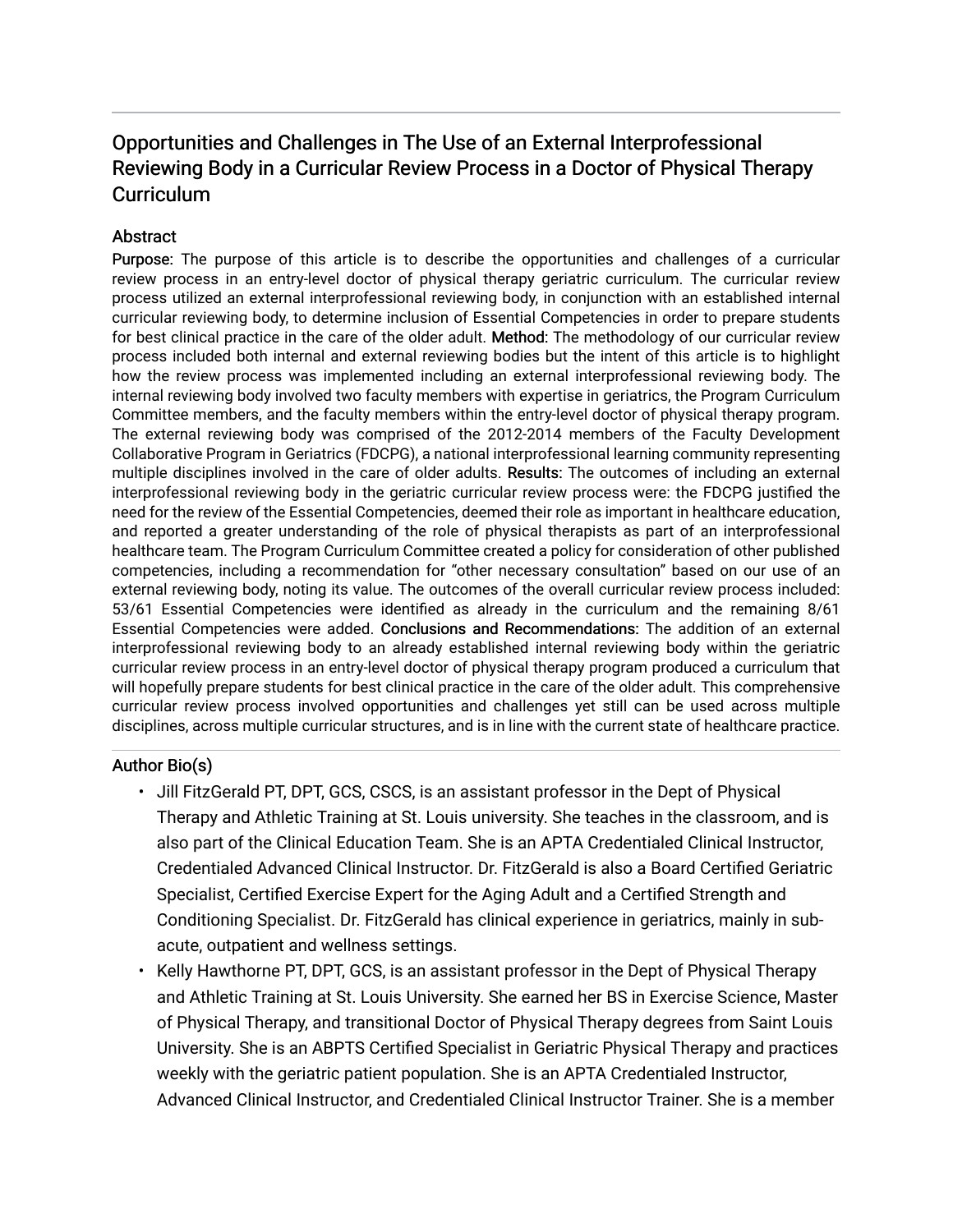of the Clinical Education Team.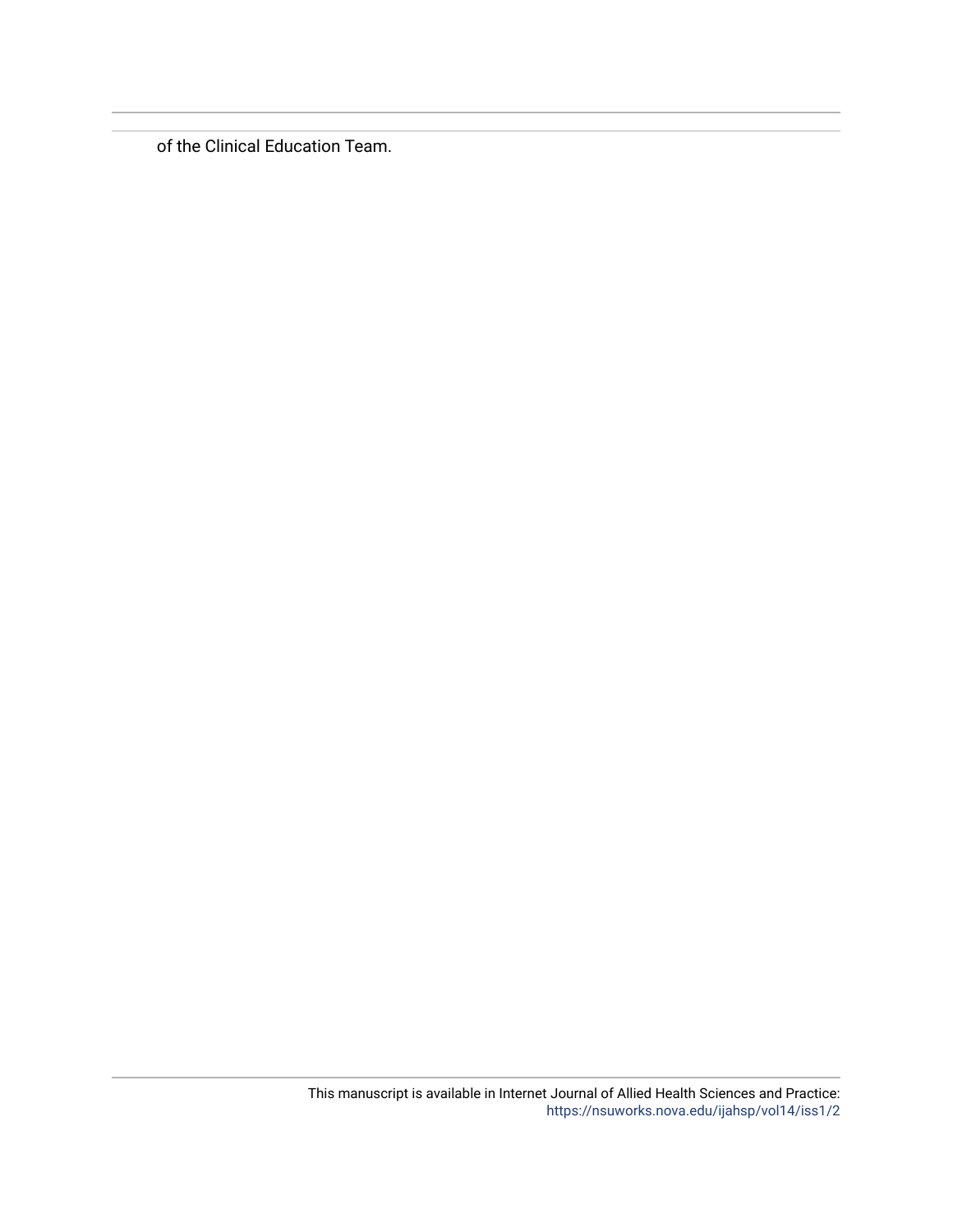

The Internet Journal of Allied Health Sciences and Practice *Dedicated to allied health professional practice and education* **Vol. 14 No. 1 ISSN 1540-580X**

# Opportunities and Challenges in The Use of an External Interprofessional Reviewing Body in a Curricular Review Process in a Doctor of Physical Therapy **Curriculum**

## Jill FitzGerald, PT, DPT, GCS, CSCS Kelly Hawthorne, PT, DPT, GCS

Saint Louis University

United States

#### **ABSTRACT**

**Purpose:** The purpose of this article is to describe the opportunities and challenges of a curricular review process in an entrylevel doctor of physical therapy geriatric curriculum. The curricular review process utilized an external interprofessional reviewing body, in conjunction with an established internal curricular reviewing body, to determine inclusion of Essential Competencies in order to prepare students for best clinical practice in the care of the older adult. **Method:** The methodology of our curricular review process included both internal and external reviewing bodies but the intent of this article is to highlight how the review process was implemented including an external interprofessional reviewing body. The internal reviewing body involved two faculty members with expertise in geriatrics, the Program Curriculum Committee members, and the faculty members within the entry-level doctor of physical therapy program. The external reviewing body was comprised of the 2012-2014 members of the Faculty Development Collaborative Program in Geriatrics (FDCPG), a national interprofessional learning community representing multiple disciplines involved in the care of older adults. **Results:** The outcomes of including an external interprofessional reviewing body in the geriatric curricular review process were: the FDCPG justified the need for the review of the Essential Competencies, deemed their role as important in healthcare education, and reported a greater understanding of the role of physical therapists as part of an interprofessional healthcare team. The Program Curriculum Committee created a policy for consideration of other published competencies, including a recommendation for "other necessary consultation" based on our use of an external reviewing body, noting its value. The outcomes of the overall curricular review process included: 53/61 Essential Competencies were identified as already in the curriculum and the remaining 8/61 Essential Competencies were added. **Conclusions and Recommendations:** The addition of an external interprofessional reviewing body to an already established internal reviewing body within the geriatric curricular review process in an entry-level doctor of physical therapy program produced a curriculum that will hopefully prepare students for best clinical practice in the care of the older adult. This comprehensive curricular review process involved opportunities and challenges yet still can be used across multiple disciplines, across multiple curricular structures, and is in line with the current state of healthcare practice.

#### **BACKGROUND**

The number of older adults (over 65 years of age) will almost double between 2005 and 2030<sup>1</sup> By 2030, 20% of the United States population will be older adults; those over 85 years of age are the fastest growing segment of that category.<sup>2</sup> Not only is the number of older adults increasing, but the number of older adults living with one or more complex medical issues is on the rise. Additionally, the support systems, polypharmacy, and financial burdens associated with care of the older adult reinforce the need for interprofessional, patient-centered, team-based healthcare, in which all providers are competent to work with the older adult population. A recent practice analysis of physical therapy estimates that 40% of patient care is delivered to older adults.<sup>3</sup>

Concerns over medical errors and quality of care, including morbidity and mortality, demand health profession education be patient-centered, interprofessional, and team-based.<sup>4</sup> The individualized knowledge and experience of each team member builds a strong foundation of quality patient care and is cost-effective.<sup>5</sup> The American Geriatric Society highlights ten healthcare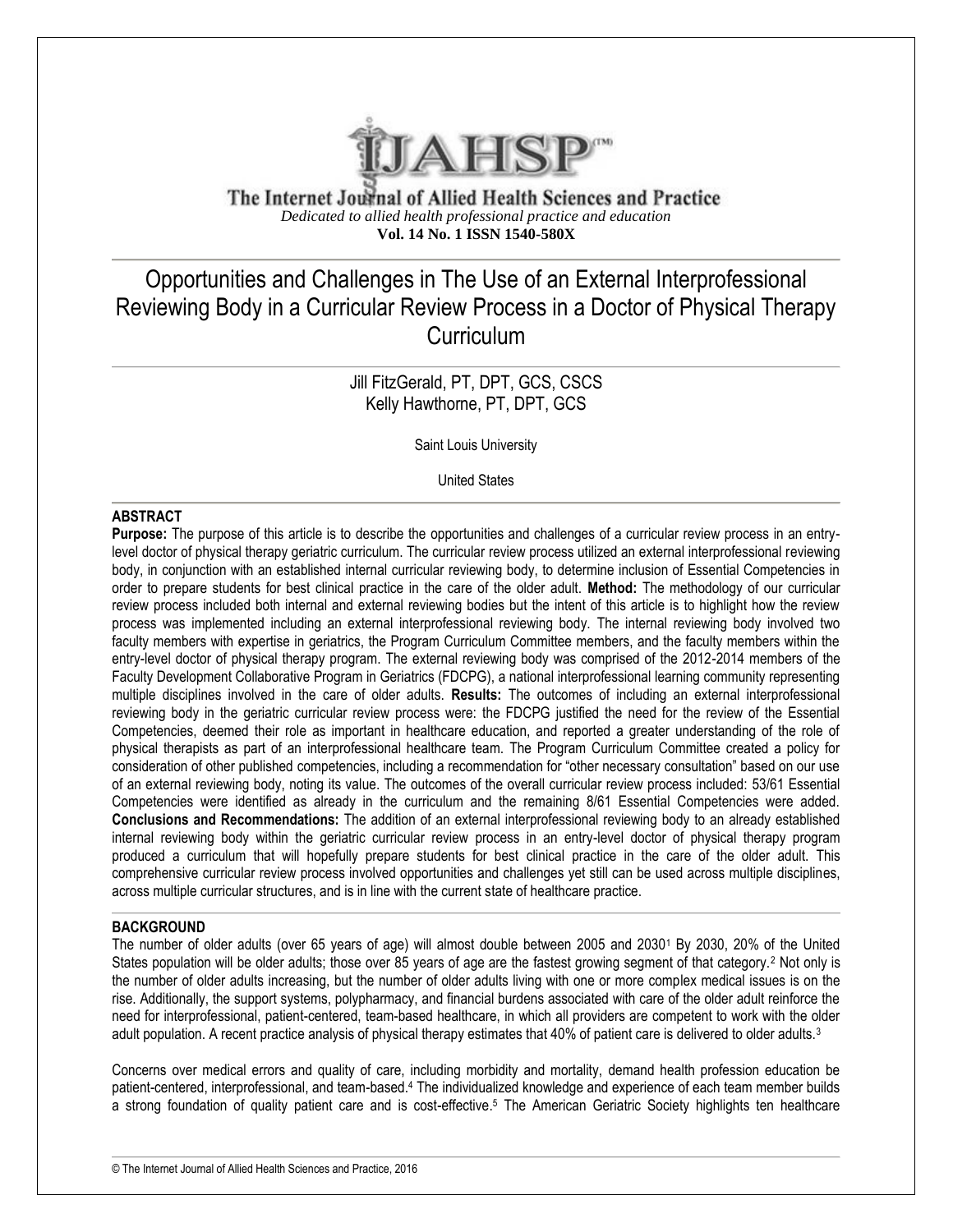professions (e.g. medicine, nursing, occupational therapy, physical therapy, social work) that regularly care for older adults, and the Institute of Medicine calls on those professionals to improve their educational curricula and training for care of older adults.<sup>1,6</sup> As healthcare education evolves, not only is the Institute of Medicine calling for improvements in older adult educational curriculum, but national organizations recommend that specific geriatric competencies for the entry-level healthcare provider inform curricula. Physical therapy, nursing, and medicine are among the many professions that have specific published curricular competencies for the entry-level provider.6-11 The Academy of Geriatric Physical Therapy, a section of the American Physical Therapy Association (APTA), developed and published the "*Essential Competencies in the Care of Older Adults at the Completion of the Entry-Level Physical Therapist Professional Program of Study"* (Domains and 'sub competencies' referred to as Essential Competencies; see [\(http://geriatricspt.org/pdfs/AGPT-PTA-Essential-Competencies.pdf\)](http://geriatricspt.org/pdfs/AGPT-PTA-Essential-Competencies.pdf).<sup>11</sup> Although entry-level physical therapist education programs are not mandated by the Commission on Accreditation in Physical Therapy Education (CAPTE) to meet these Essential Competencies, faculty may wish to consider these Essential Competencies when developing or revising entry-level geriatric physical therapy curriculum. In addition to internal reviews that are already conducted to make program decisions, faculty may also wish to consider including an interprofessional reviewing body, within the curricular review process, to mimic best clinical practice in the care of the older adult.<sup>12,13</sup>

External reviewers are widely used within the worlds of both academia and healthcare. Within education, external reviewers, such as program advisory committees and national discipline-specific accrediting bodies, are used to ensure best educational practices within a specific scope of practice. Submissions of manuscripts to journals routinely undergo an external expert review prior to determining acceptance and publication. Within healthcare, institutions are routinely visited by external organizations, such as Joint Commission on Accreditation of Healthcare Organizations, or state authorities, to ensure safety and quality service to the community.

The literature regarding the external review practices common in academia and healthcare is limited and often contradictory. The 2008 Cochrane Review dissected the peer review process for grant funded research and concluded that there is little to no correlation between grant funded peer reviewed research and the quality of such research.<sup>14</sup> In contrast, Goodman et al concluded that peer review did improve the quality of medical research, specifically the generalizability of the research.<sup>15</sup> The Internal Committee of Medical Journal Editors stated that external peer review, for manuscript submission to journals, is widely debated but does provide an unbiased opinion different from those familiar with the science, and therefore increased the quality of the research.<sup>16</sup> In higher education, accreditation (and re-accreditation) includes an external review component. Dodd concluded that the external reviewing body holds the institution accountable for achieving set goals and objectives.<sup>17</sup> Similarly, Shah described the external reviewing body as effective for quality improvement, and highlighted the external reviewing body's role in forcing the internal reviewing body to accurately self-assess, therefore strengthening the entire review process.<sup>18</sup> Within healthcare systems, the use of external bodies aims to ensure quality patient care to the community. Walshe et al concluded, after interviewing multiple team members within the National Health Services in England, that external reviews are intended for quality improvement, although the best usage of the external review component to be most effective is still unknown.<sup>19</sup>

The composition of the external reviewing body is also important to the review process. Utilization of an interprofessional team models best practice in the care of the older adult patient and therefore should be paralleled in the geriatric curricular review process.20,21 An interprofessional external reviewing body also prompts healthy debate and informs decisions regarding curriculum.<sup>22</sup>

After reviewing evidence, considering common practice in academia and healthcare to include an external body, and the intent for a curricular review process to ensure comprehensive geriatric physical therapy education, consideration of an interprofessional external reviewing body, in combination with an internal reviewing body, appears warranted. No evidence is noted to include an interprofessional external reviewing body in geriatric healthcare curricular review processes. Therefore, the purpose of this article is to describe the opportunities and challenges of a curricular review process which utilizes an external interprofessional reviewing body, in conjunction with an established internal curricular reviewing body, to determine inclusion of Essential Competencies in an entry-level Doctor of Physical Therapy (DPT) geriatric curriculum in order to prepare students for best clinical practice in the care of the older adult.

#### **METHODS**

The methodology of our curricular review process included both internal and external reviewing bodies. It is not the intent of this article to describe the internal review process as most programs likely have such mechanisms already in place. Additionally, it is not the intent to describe Saint Louis University's entry-level DPT geriatric curriculum in depth, but to highlight how the review process was implemented to include an external interprofessional reviewing body and the opportunities and challenges found during this process. Geriatric content in entry-level physical therapy programs can be taught over a number of courses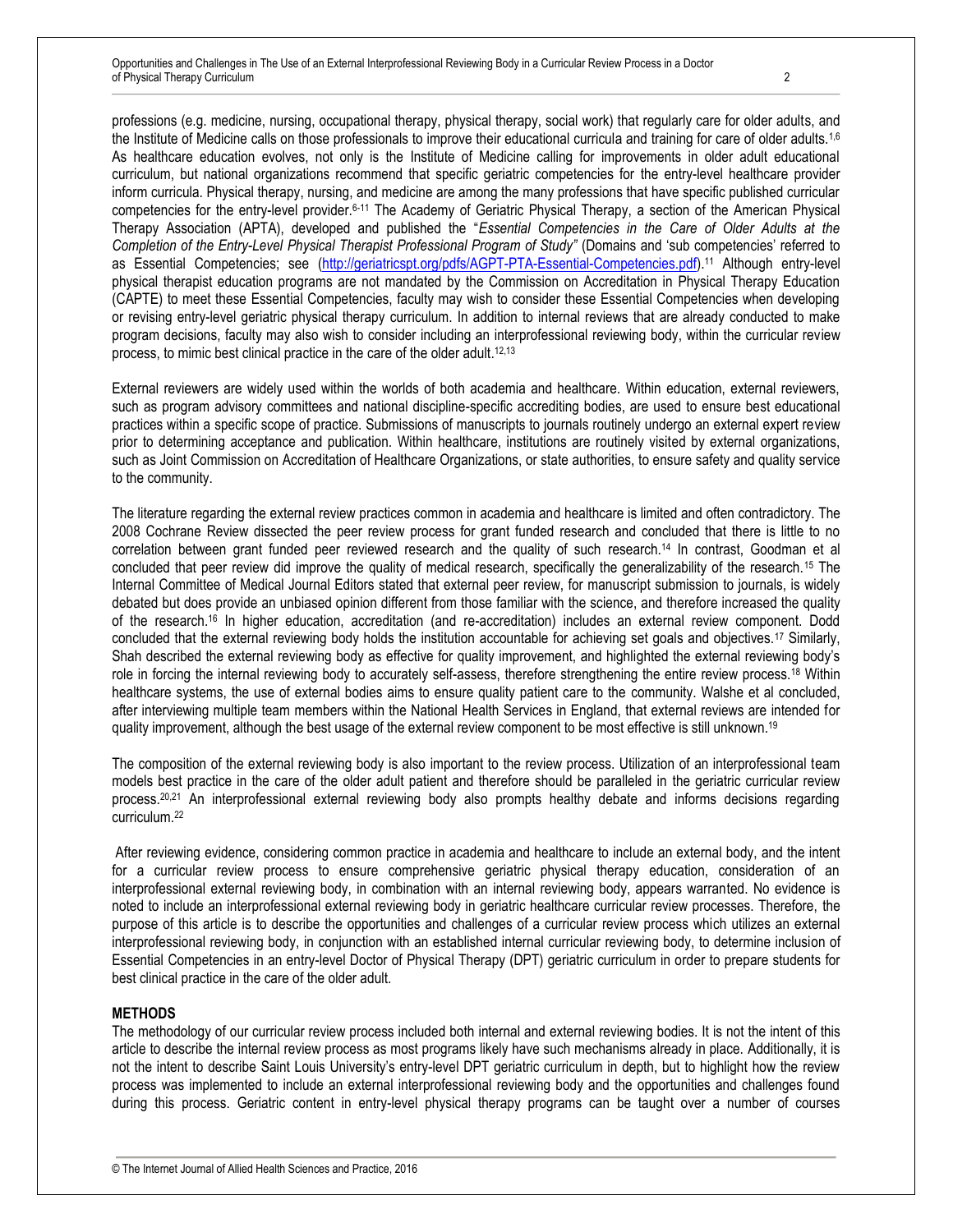(integrated) or in specific courses dedicated to geriatrics (segregated). In the process described below, the geriatric content is integrated into the last 3 years of a 6 year DPT curriculum.

#### **Curricular Review Process** *Members of the Review Process*

The internal component of the curricular review process involved two faculty members with expertise in geriatrics, in this article referred to as the content experts. Both content experts are Board Certified Specialists in Geriatric Physical Therapy and both have over 10 years of clinical experience working with older adults. The content experts, the Program Curriculum Committee members, and the faculty within the Program in Physical Therapy, made up the established internal reviewing body. The external reviewing body was comprised of the 2012-2014 members of the Faculty Development Collaborative Program in Geriatrics (FDCPG). The FDCPG brought together a national interprofessional learning community composed of individuals representing multiple disciplines who are involved in the care of older adults (for example, administrators, nurses, physicians, physical therapists, researchers, and social workers). The FDCPG fostered rich discussion of knowledge and skills that allows for best practice of interprofessional patient-centered care of the older adult. The FDCPG is not affiliated with the Program in Physical Therapy. The interactions between the geriatric physical therapy content experts and the internal and external curricular reviewing bodies are described below.

#### *Integration of the Internal and External Reviewing Bodies*

The content experts initiated the curricular review process through a meeting with the Program Chair of the Program Curriculum Committee. The Essential Competencies were presented to the Chair and a request for time at the next Curriculum Committee meeting was made. One content expert then attended a Curriculum Committee meeting and discussed the Essential Competencies document and the importance of a review of the curriculum for the inclusion of these Essential Competencies. The Curriculum Committee members gained a better understanding of the Essential Competencies at this meeting. The Curriculum Committee members, representing multiple content areas of the curriculum, identified which courses currently addressed the Essential Competencies. Along with the content experts, the extent to which the Essential Competencies were addressed was discussed. At the conclusion of this discussion (and throughout the process), the content experts made the final determination as to which Essential Competencies were already adequately covered in the current curriculum. As a result, 42/61 Essential Competencies were identified as appropriately addressed within the curriculum.

After the initial determination of what was currently covered through the internal review, the content experts initiated the first contact with FDCPG via webcam. The content experts requested feedback as to whether or not the Program should perform a thorough curricular review process for the inclusion of the remaining Essential Competencies. Because of the interprofessional nature of the Essential Competencies, and the interprofessional nature of the care for the older adult, the FDCPG unanimously recommended review of the DPT curriculum for the remaining Essential Competencies, validating the need for a full curricular review.

During an all-faculty meeting, the content experts reviewed the remaining 19 Essential Competencies with the faculty. A discussion occurred in which faculty identified which, if any, of the remaining 19 Essential Competencies were covered in their course(s). Six Essential Competencies were immediately identified. Faculty were given the task to specifically identify in which course(s) and specific course objectives, if any, the remaining 13 Essential Competencies were addressed. They were to report back at the next faculty meeting or to communicate individually with the content experts. After a second discussion, the faculty collectively identified three additional Essential Competencies that were appropriately addressed in the curriculum. Therefore, 10 Essential Competencies remained unidentified in the DPT curriculum.

The second interaction between the content experts and the FDCPG occurred via webcam and the remaining 10 Essential Competencies were presented to the FDCPG. The objective of this communication was to obtain an external opinion regarding the importance of these remaining Essential Competencies relative to the interprofessional care of the older adult. After focused discussion on these 10 remaining Essential Competencies between various healthcare professionals (geriatricians, gerontologists, geriatrics occupational therapists, geriatric nurses, and geriatric social workers) across various settings throughout the United States, all members of the FDCPG, strongly advised that all 10 remaining Essential Competencies be considered for inclusion in the DPT curriculum. The FDCPG stated these remaining Essential Competencies were needed in a geriatric PT curriculum. These remaining 10 Essential Competencies reflected many of the FDCPG's expectations of practicing PTs working with older adults as part of an interprofessional healthcare team.

Given the external interprofessional reviewing body's recommendations to further consider the 10 remaining Essential Competencies, the content experts reviewed individual DPT course syllabi to determine if there were any additional course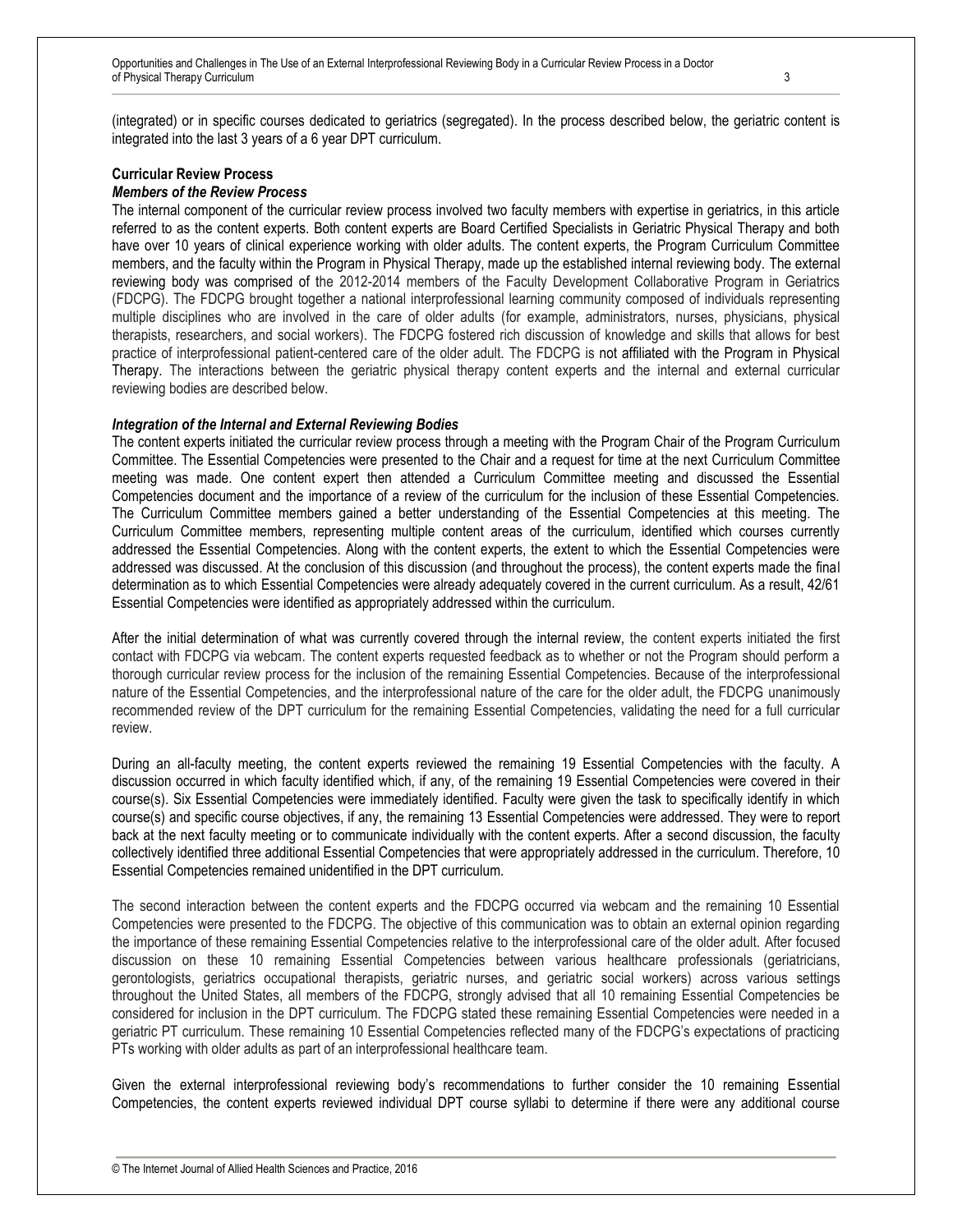objectives that related to the remaining 10 Essential Competencies that were not already brought forth by faculty. Based on this review, individual meetings with the content experts and selected members of the faculty were scheduled to determine if one or more of the remaining 10 Essential Competencies were addressed in his or her course(s). This individualized approach ensured a comprehensive review of all course content for inclusion of the 10 remaining Essential Competencies. After in-depth discussions between the content experts and individual faculty members regarding the 10 Essential Competencies and specific course content, none of the remaining 10 Essential Competencies were identified within the core PT curriculum. The content experts discovered two of the remaining Essential Competencies within the Interprofessional Education Curriculum, a required series of courses within the PT curriculum although not taught exclusively by PT faculty, resulting in eight Essential Competencies unidentified within the PT curriculum.

In the end, the content experts deemed the eight remaining Essential Competencies integral to the curriculum and presented them to the Curriculum Committee as such. The Curriculum Committee unanimously agreed the eight remaining Essential Competencies were crucial to the DPT curriculum. The Curriculum Committee then designated courses for inclusion of each remaining Essential Competency. The Curriculum Committee discussed the additional content with the Course Coordinators of each of these courses and how they correlated with current course specific objectives.

#### **Table 1: Eight Essential Competencies added to the DPT Curriculum<sup>11</sup>**

1. Define chemical restraints as they relate to physical therapist practice.

2. Identify regulatory agencies responsible for monitoring and enforcing restraint policies across health care settings.

3. Cite evidence that validates the impact of physical and chemical restraint use on the restrained individual, the restrained individual's caregiver(s), and society.

4. Describe and advocate alternatives to chemical restraint use that are safe and least restrictive (e.g., positioning devices, enabling devices, environmental adaptation, caregiver/care worker supervision or intervention).

5. Differentiate between depression, delirium, and dementia based on presentation and related conditions; and refer as appropriate.

6. Identify options for least restrictive environment that maximizes physical functional ability and independence.

7. Educate caregiver in accessing and using resources for optimal functioning in least restrictive manner.

8. Identify resources available to facilitate community-dwelling older adults' ability to live independently (e.g., meal delivery, home care resources, social services, electronic alert devices, community support groups, transportation services, home modifications, adaptive equipment).

The final communication with the FDCPG via webcam reviewed the whole curricular review process and final incorporation of the Essential Competencies in the PT curriculum. During this meeting, the content experts received feedback on the opportunities and challenges of this process and discussed the generalizability of the process across various healthcare professions and curricula. Consensus from the FDCPG was that the recommended competencies should be considered in developing geriatric curriculum in healthcare professions, and that an external interprofessional reviewing body is highly informative and likely necessary in this type of curricular review process.

#### *Inclusion of External Interprofessional Reviewing Body*

The outcomes of including an external interprofessional reviewing body in the geriatric curricular review process were: 1) The FDCPG justified the need for the review of the *Essential Competencies in the Care of Older Adults at the Completion of the Entry-level Physical Therapist Professional Program of Study* in the DPT curriculum. 2) The FDCPG deemed their role in the curricular review process as important and necessary in healthcare education curricular reviews. 3) The FDCPG reported a greater understanding of the role and responsibilities physical therapists have as part of an interprofessional healthcare team. 4) The Program Curriculum Committee created a policy/procedure for consideration of other sections of the APTA published competencies and how they are considered within the curriculum (Appendix A). This policy included a recommendation for "other necessary consultation" based on our use of an external reviewing body, noting its value.

#### *Overall Curricular Review Process*

The outcomes of the overall curricular review process included: 1) 53/61 (87%) Essential Competencies were identified as already in the curriculum. 2) The 8/61 (13%) remaining Essential Competencies were added to the DPT curriculum. 3) The DPT faculty voiced a greater understanding of how geriatric content is integrated throughout the curriculum and their role in the geriatric content in DPT curriculum.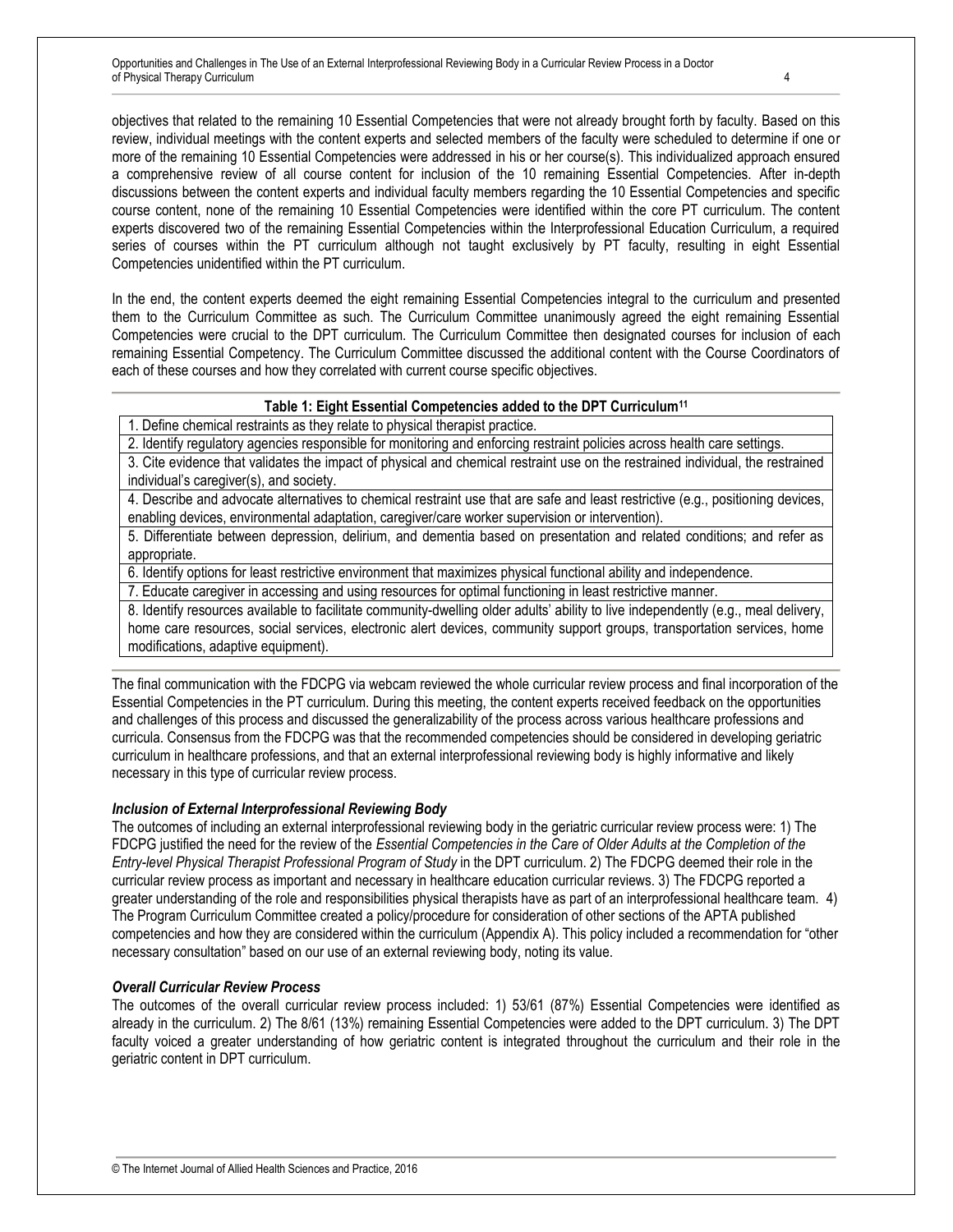Opportunities and Challenges in The Use of an External Interprofessional Reviewing Body in a Curricular Review Process in a Doctor of Physical Therapy Curriculum 5

#### **CONCLUSIONS**

The inclusion of an external interprofessional reviewing body to current internal curricular review processes provided a more indepth review and understanding of how geriatric content is integrated throughout the curriculum. Solomon and Gedde's<sup>22</sup> curricular review of healthcare ethics and Diwan and Wertheimer's<sup>20</sup> curricular review of geriatric content in social work curriculum involved external stakeholders in the curricular review process that resulted in the opportunity for each stakeholder to understand and embrace each discipline's specific responsibilities in geriatric healthcare. Similar to our process and outcome, the inclusion of an external reviewing body contributed to a comprehensive quality curriculum in a given healthcare field.20,22 The FDCPG acted as an unbiased, yet widely educated in geriatrics, resource for the PT content experts. This supports the Internal Committee of Medical Journal Editor's findings that an unbiased opinion from those familiar with the science increases quality. 16 The curricular review process including both internal and external reviewing bodies also produced a geriatric physical therapy curriculum that included all Essential Competencies recommended by the APTA's Academy of Geriatric Physical Therapy. <sup>11</sup> The complexity of the geriatric patient, and rise in number of geriatric patients anticipated in the near future, warrants patient-centered interprofessional quality care be taught in order to be delivered.<sup>2</sup> Usage of an external reviewing body, composed of geriatric healthcare experts, in the curricular review process supports best geriatric patient-care.12,13 Congruent with Goodman et al, not only did the FDCPG believe their role was critical to curricular review success, but the internal physical therapy faculty believe this process, with the inclusion of "any other needed consultation" improved the quality of geriatric education delivered to students.<sup>15</sup> While limited, the best available evidence supports the use of an external reviewing body in a curricular review process and acknowledged common practice in academia and healthcare. This produced a comprehensive geriatric curriculum for entry-level physical therapy students including all Essential Competencies and an internal and external reviewing body with a greater understanding of curricular needs to support the interprofessional delivery of geriatric healthcare. We anticipate the need to assess the long-term outcomes of these curricular changes.

#### **Opportunities and Challenges**

Our process encompassed multiple opportunities and challenges. One major factor that positively influenced our process was our academic community and its strong focus on interprofessional collaboration in education. Administrators at our university encouraged us to build a relationship with the already established FDCPG. In time, the group, whose mission was to encourage and foster interprofessional geriatric practice, became a great resource and integral part of our curricular review process. In addition, this group had pre-determined meeting times throughout the year in which we were invited to utilize for our curricular review. This consistently held us accountable to our process and external reviewing body. Furthermore, the ancillary departments at our academic institution, such as the Information Technology Department, enabled communication with the FDCPG through easily accessible technologies available to all participating bodies of our review process. In addition, our professional organization, the APTA, had recently published the Essential Competencies, giving us already reviewed and published guidelines to utilize in our review of the DPT curriculum. These numerous opportunities negated many of the potential challenges. Common challenges, such as time, cost, and availability of technology were minimized secondary to the opportunities previously mentioned. While individual time commitments across various faculty responsibilities were shifted, this challenge was minimal and easily overcome. One anticipated challenge was the need for concise presentation of our process and needed participation of the FDCPG during our allotted times. This challenge was easily surmounted through concentrated effort to pre-plan and determine outcomes for each encounter.

#### **CRITICAL SUCCESS FACTORS/RECOMMENDATIONS**

Despite limitations and long-term outcomes that still need to be assessed, we believe this process is generalizable to other healthcare education programs. This curricular review process was developed for a DPT Program that has geriatric content integrated across multiple courses, using physical therapy professional entry-level geriatric Essential Competencies; however, this process can be applied to other physical therapy competencies published by other sections of the APTA (e.g. Clinical Electrophysiology and Wound Management, Neurology, Pediatrics, and Women's Health).23-26 Likewise, other healthcare professions (i.e. nursing and medicine) have similar recommended competencies; therefore, this curricular review process could apply to their professional curricula.6-10 The key internal and external components of the curricular review process are replicable. The internal component, faculty with content expertise willing to oversee the process, faculty with knowledge of curriculum, and the collective faculty, are likely present in all healthcare educational programs. While we had the advantage of a FDCPG, the external component does not require a national interprofessional group; local interprofessional experts could serve in this role as well. The use of an external reviewing body within a curricular review process can be added to an already established internal review process, can be used across multiple disciplines and across multiple curricular structures, and is in line with the current state of healthcare practice.

When considering utilization of and external interprofessional body within a curricular review process there are critical factors to consider for success of this process: 1) Consider your already established interprofessional resources and further develop one of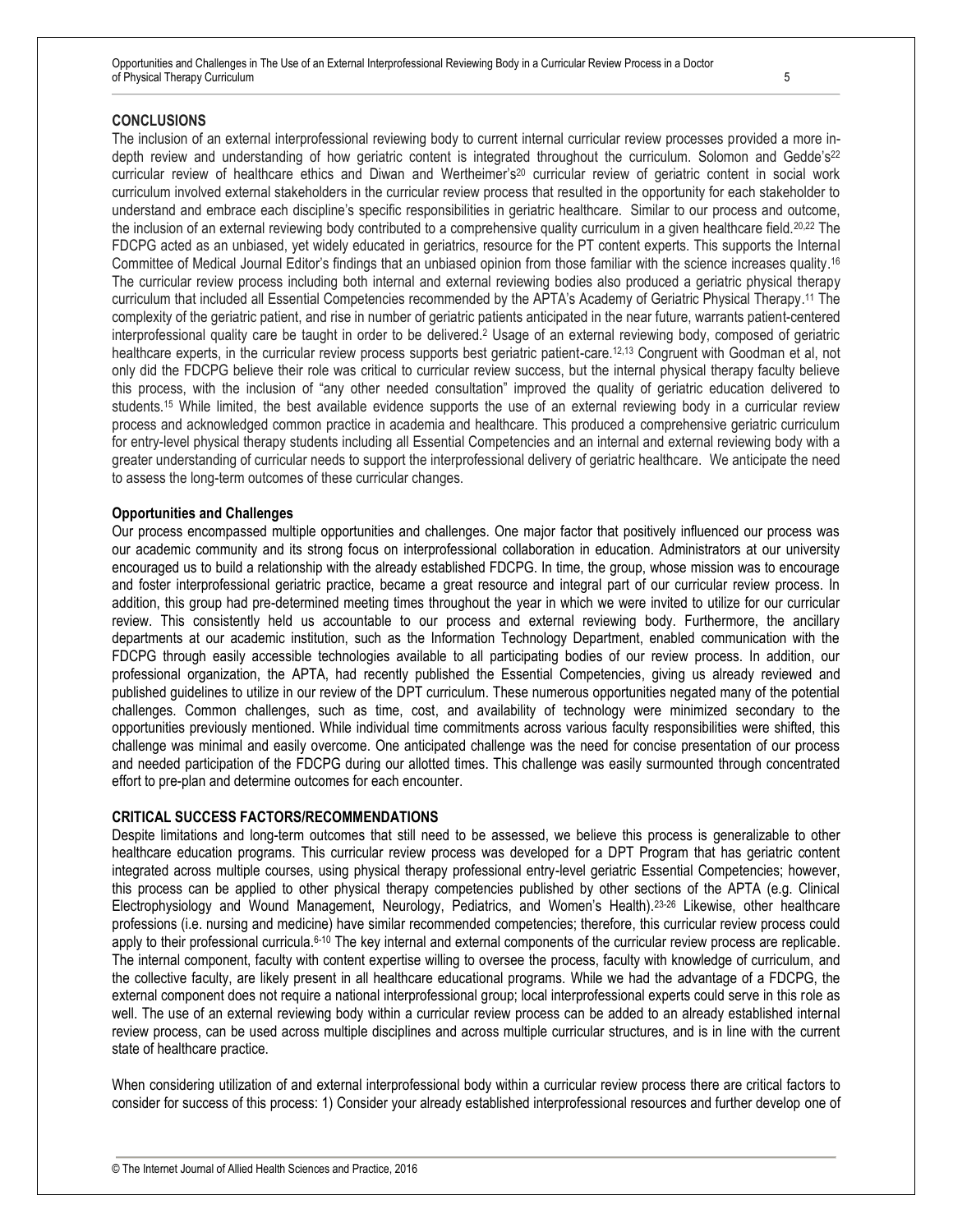Opportunities and Challenges in The Use of an External Interprofessional Reviewing Body in a Curricular Review Process in a Doctor of Physical Therapy Curriculum 6

your relationships to utilize in this process. 2) Plan the entire process including scheduling meetings, deadlines, and goals for each step. 3) Partner with other invested individual(s) to lead this process, ensuring there is no interruption to the curricular review plan. 4) Share this process and its intentions with other departmental faculty, administration, and vital department committees to foster development of a supportive environment for curricular review and potential curricular change. A common goal–oriented academic program and healthcare community is vital because this process is the critical link between interprofessional healthcare and a curriculum that prepares students for best clinical practice.

#### **REFERENCES**

- 1. Institute of Medicine (US) Committee on the Future Health Care Workerforce for Older Americans. Retooling for an Aging America: Building the Health Care Workforce. Washington (DC): National Academic Press (US); 2008. [PMID 25009893]
- 2. Saxon SV. *A Guide for the Helping Professions: Physical Change & Aging*, 5e. New York, NY: Springer Publishing Company; 2010.
- 3. Bradley K, Caramagno J, Water S, Koch A. Analysis of Practice for the Physical Therapy Profession: Entry-Level Physical Therapists by the Federation of State Boards of Physical Therapy. 2011; [https://fsbpt.org/download/PA2011\\_PTFinalReport20111109.pdf. Accessed December 17,](https://fsbpt.org/download/PA2011_PTFinalReport20111109.pdf.%20Accessed%20December%2017) 2014.
- 4. Schmitt MH, Gilbert JH, Brandt BF, Weinstein RS. The coming of age for interprofessional education and practice. *Am J Med.* 2013;126(4):284-8. [PMID 23415053]
- 5. Mitchell P. Core Principles & Values of Effective Team-Based Healthcare. *Institute of Medicine of the National Academics.* 2012
- 6. American Geriatrics Society. Partnership for Health in Aging: Multidisciplinary Competencies in the Care of Older Adults at the Completion of the Entry-Level Health Professional Degree. http://www.americangeriatrics.org/files/documents/health\_care\_pros/PHA\_Multidisc\_Competencies.pdf. Accessed April 14, 2013.
- 7. Bardach SH, Rowles GD. Geriatric education in the health professions: are we making progress? *Gerontologist.*  2012;52(5):607-18. [PMID 22394495]
- 8. Eleazer GP, McRae T, Knebl J, et al. Core competencies for the care of older patients: recommendations of the american Ggeriatrics society. *Acad Med.* 2000;75(3):252-5. [PMID 10724313]
- 9. American Association of Colleges of Nursing. *The Essentials of Baccalaureate Education for Professional Nursing Practice.* Washington, DC: American Association of Colleges of Nursing 2008.
- 10. American Association of Colleges of Nursing & The Hartford Geriatric Nursing Initiative. *Nurse Practitioner and Clinical Nurse Specialist Competencies for Older Adult Care*. 2004
- 11. Section on Geriatrics American Physical Therapy Association. Essential Competencies in the Care of Older Adults at the Completion of the Entry-level Physical Therapist Professional Program of Study. *GeriNotes.* 2011;18(6):27-30.
- 12. Clark PG. Values in health care professional socialization: implications for geriatric education in interdisciplinary teamwork. *Gerontologist.* 1997;37(4):441-51. [PMID 9279032]
- 13. Goldberg LR, Koontz JS, Rogers N, Brickell J. Considering accreditation in gerontology: the importance of interprofessional collaborative competencies to ensure quality health care for older adults. *Gerontology & Geratrics Education.* 2012;33(1):95-110. [PMID 22289069]
- 14. Demicheli V, Di Pietrantonj C. Peer review for improving the quality of grant applications.*Cochrane Databse of Systematic Reviews.* 2007(2).[PMID 17443627]
- 15. Goodman SN, Berlin J, Fletcher SW, Fletcher RH. Manuscript quality before and after peer review and editing at *Annals of Internal Medicine*. *Annals of Internal Medicine.* 1994;121(1):11-21. [PMID 8198342]
- 16. Editors ICoMJ. Uniform Requirements for Manuscripts Submitted to Biomedical Journals: Writing and Editing for Biomedical Publication. 2008; http://www.icmje.org/recommendations/archives/2008\_urm.pdf. Accessed September 17, 2014.
- 17. Dodd AH. Accreditation as a catalyst for institutional effectiveness. *New Directions for Institutionsal Research.*  2004(123).
- 18. Shah M. Ten years of external quality audit in Australia: evaluating its effectiveness and success. *Assessment & Evaluation in Higher Education.* 2012;37(6):761-72.
- 19. Walshe K, Wallace L, Freeman T, Lathem L, Spurgeon P. The external review of quality improvement in health care organizations: a qualitive study. *International Journal for Quality Health Care.* 2001;13(5):367-74. [PMID 11669564]
- 20. Diwan SP, Wertheimer MRP. Aging services or services to the aging? Focus of a university-community curriculum development partnership to increase awareness of aging issues in social work practice. *Journal of Gerontological Social Work.* 2007;50(1/2):187-204. [PMID 18032307]
- 21. Dorfman LT, Murty SA, Ingram JG, Li H. Faculty and community partners in gerontological curriculum enrichment.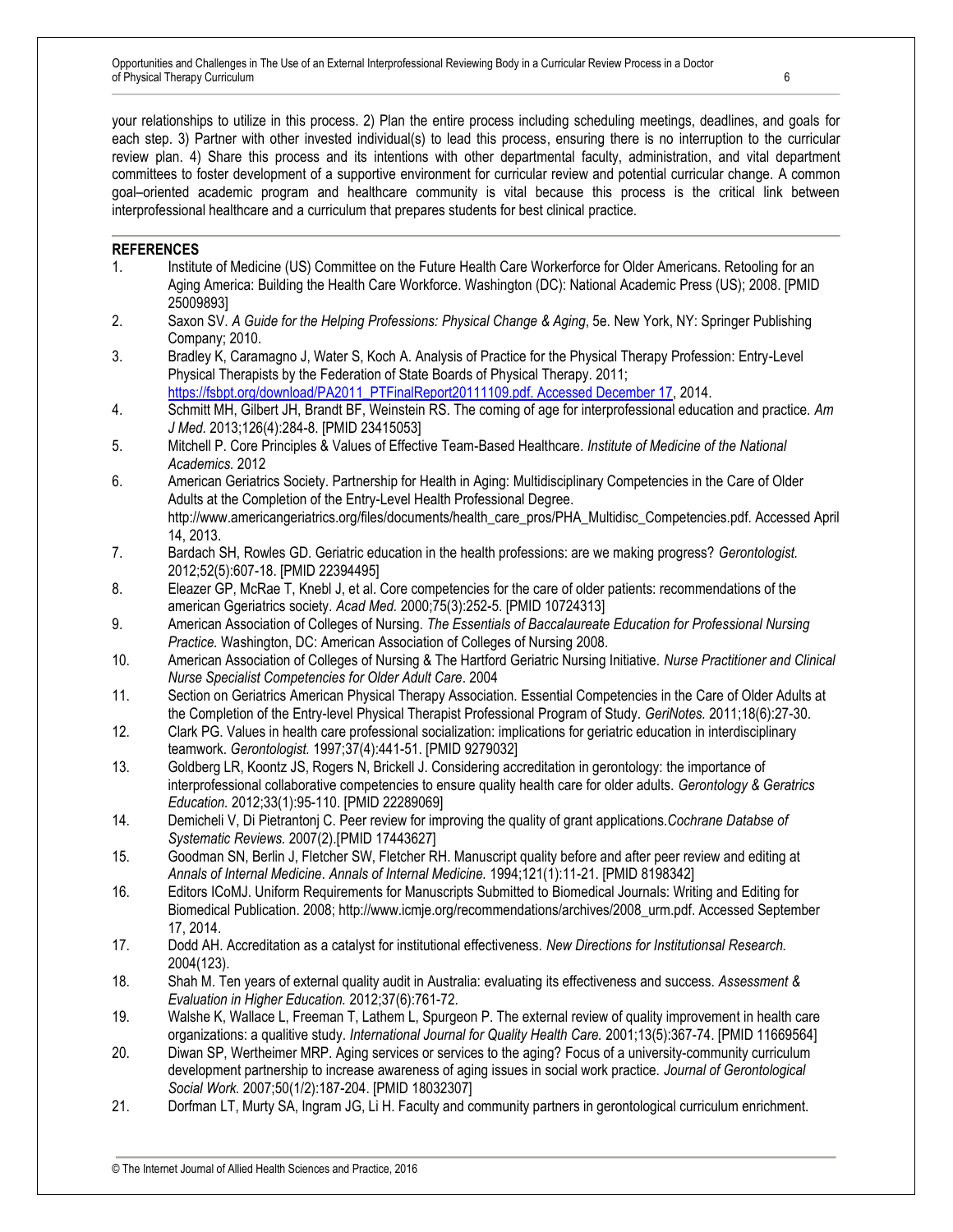*Educational Gerontology.* 2008;34:1087-104.

- 22. Solomon P, Geddes E. A systematic process for content review in a problem-based learning curriculum. *Med Teach.*  2001;23(6):556-60. [PMID 12098474]
- 23. Association SoCEaWMAPT. APTA's Section on Clinical Electrophysiology and Wound Management Guide for Integumentary/Wound Management Content in Professional Physical Therapist Education. 2014; http://www.aptascewm.org/wp-content/uploads/2014/07/APTA-SCEWM-Integ-Curriculum-Recommendations-2014.pdf. Accessed December 12, 2014.
- 24. Section on Neurology APTA. Neurologic Entry-level Curricular Content Integrated with a Normative Model of Physical Therapist Professional Education. 2011; http://www.neuropt.org/docs/default-document-library/2011\_neurologic\_entrylevel\_curriculum\_guidelines7E676FEAFF3D.pdf?sfvrsn=4. Accessed December 12, 2014.
- 25. Rapport M, Furze J, Martin K, et al. Essential competencies in entry-level pediatric physical therapy education. *Pediatric Physical Therapy.* 2014;26(1):7-18. [PMID 24356312]
- 26. Section on Women's Health APTA. Section On Women's Health, APTA, Guidelines for Women's Health Content in Professional Physical Therapist Education. 2005; file:///C:/Users/jfitzg21/Downloads/ContentGuidelinesforEntryLevelPhysicalTherapyEducation.pdf. Accessed December 12, 2014.